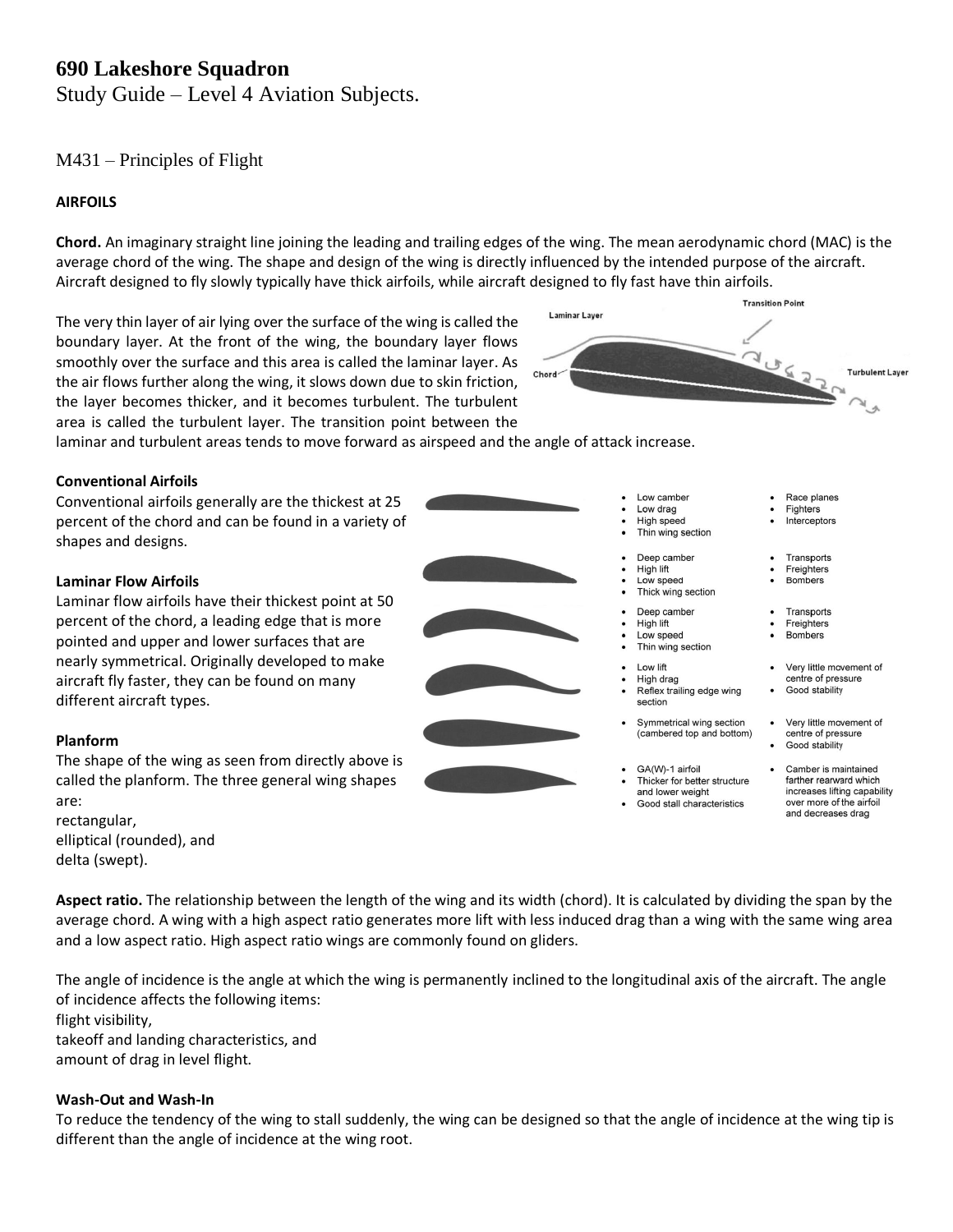The twist in the wing causes the tip and root to stall at slightly different angles of attack and improves the stall characteristics. If the wing root stalls before the wing tip, the ailerons, located closer to the wing tip, can still be effective during the early part of the stall. Decreasing the angle of incidence at the wing tip is called wash-out and increasing the angle is called wash-in.

# **HIGH-LIFT DEVICES**

The efficiency of a wing can be improved by either increasing the amount of lift generated, or by decreasing the amount of induced drag created. High-lift devices can be used individually or in various combinations to create a very efficient wing. Although great gains in efficiency can be realized by adding these devices to a wing, there are penalties to pay, such as increased weight and increased mechanical complexity.

# **Wing Tip Design**

Induced drag can be reduced by limiting the formation of wing tip vortices. This is done by preventing air from spilling over the wing tip by modifying the wing tips in one of the following ways:

installing wing tip fuel tanks, using wing tip plates or winglets, and drooping the wing tips.

## **Wing Fences**

Wing fences are vertical surfaces attached to the upper surface of the wing. They act as guides and control the direction of airflow over the wing, especially at high angles of attack. This improves low-speed handling and stall characteristics.

## **Slats**

Auxiliary airfoils that automatically move out in front of the leading edge at high angles of attack are known as slats. The resulting opening changes the airflow over the leading edge, smoothing out eddies that form on the top of the wing.

## **Slots**

Slots affect the airflow in the same way as slats, except that they are passageways built into the wing. Slots can either be fullor partial-span. Slats are moving devices. Slots are built into the wing and do not move.

## **Flaps**

The most common high-lift device found on a wing is the flap. Located at the trailing edge, their primary purpose is to increase lift by changing the camber of the wing. Some styles of flaps also increase the effective wing area. The increased lift causes a lower stall speed and allows the aircraft to approach at a slower airspeed.

With a small amount of flap deflection, the amount of extra lift produced is greater than the amount of extra drag. As the amount of deflection increases, the amount of extra drag catches up to and passes the amount of extra lift being generated. The extra drag produced can be used to improve landing capabilities by slowing the aircraft down and creating a steeper approach angle (useful in approaching a runway with obstacles near the threshold).

Generally, the amount of drag produced by flaps reduces acceleration to the point where flaps should not be deployed during takeoff (as is the case with plain and split flaps). Slotted, Zap, and Fowler flaps produce more lift than drag at small amounts of deflection (5–15 degrees) and are usually recommended for takeoff. In some aircraft, landing with full flaps and a crosswind is not recommended as the flaps may disrupt the airflow over the tail surfaces and make it difficult to control the aircraft during the ground roll.

## **SPOILERS**

Spoilers are devices on a wing that are used to decrease the lift and increase the drag being produced. They work by being extended up from the top surface of the wing and disrupting the airflow. Spoilers are found on almost all types of gliders and are used to increase the rate of descent during the landing approach. Spoilers can also be used to supplement aileron control or replace ailerons completely. A deployed spoiler has the same effect as an up-going aileron, causing the aircraft to bank to that side.

## **SPEED BRAKES**

Speed (dive) brakes are devices that are extended into the airflow, creating drag, with minimal effect on the lift being produced. Speed brakes allow aircraft to slow down without reducing thrust, and to control approach angles. Speed brakes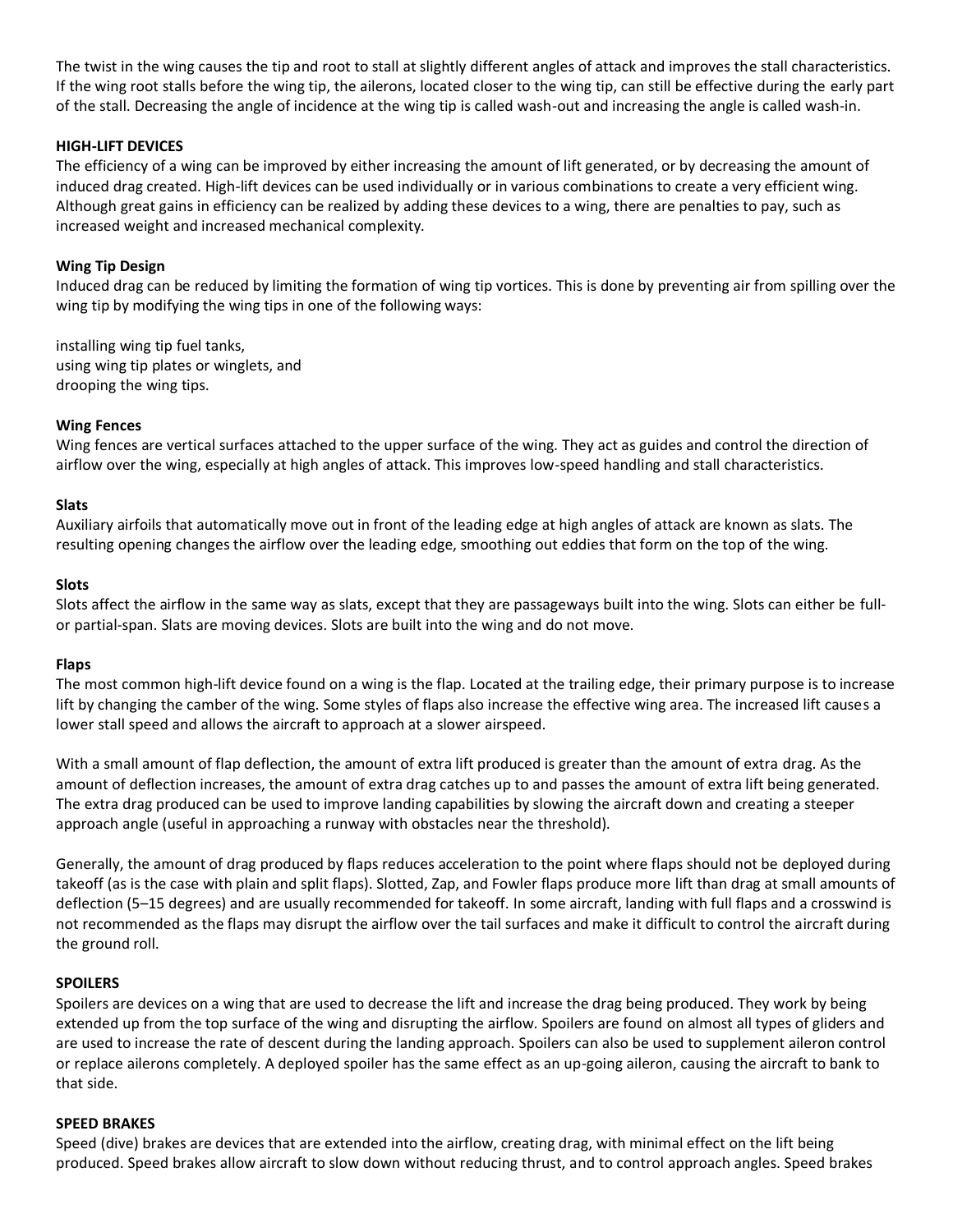may be plates that extend out of a wing or hinged doors that open out from the fuselage. Most gliders have speed brakes that extend out of the bottom of the wing.

# **PITOT STATIC SYSTEM**

Instruments connected to the pitot static system work on air pressure. There are two types of air pressure in the pitot static system: pitot pressure, and static pressure.

# **Pitot pressure.**

The increase in air pressure caused by the forward motion of the aircraft through the air.

# **Static pressure.**

The atmospheric pressure outside the aircraft, not affected by turbulence or motion.

The airspeed indicator (ASI) is connected to both the pitot pressure source (usually a tube attached to the nose or wing) and the static pressure port(s) (usually a small vent on the side of the aircraft). The altimeter and the vertical speed indicator (VSI) are connected only to the static pressure port. Both the pitot tube and static pressure ports should be carefully checked during the walk-around inspection prior to flight to ensure they are not blocked. A blockage will cause an instrument to provide an incorrect reading. During flight, it is possible for the pitot tube to become blocked by ice. Aircraft that are designed to be flown under instrument flight rules (IFR) will have a pitot heater to prevent ice buildup in the pitot tube.

# **AIRSPEED INDICATOR (ASI)**

The ASI is connected to both the pitot pressure source and static pressure port(s) and displays the difference between the two pressures as the speed of the aircraft moving through the air (not over the ground).

## **ASI Markings**

The ASI has colour-coded markings to indicate operating ranges and speeds.

**Red.** A red line indicates the never exceed speed (V<sub>NE</sub>).

**Yellow.** A yellow arc starts at the maximum structural cruise (V<sub>NO</sub>) and extends to the V<sub>NE</sub>. This area is typically known as the caution range.

**Green.** The normal operating range. It starts at the power-off stalling speed ( $V_{S<sub>L</sub>}$ ) and extends to the  $V_{NO}$ .

**White.** The range in which fully extended flaps may be used. It starts at the power-off stalling speed with flaps and gear extended (Vso) and extends to the maximum flaps extended speed (V $_{FE}$ ).

## **ASI Errors**

**Density error.** The ASI is calibrated for normal sea level pressure of 29.92 inches of mercury (Hg) at a temperature of 15 degrees Celsius. Temperature and pressure normally decrease with an increase in altitude, decreasing the density of the air and causing the ASI to read less than the true airspeed.

**Position error.** Results from the position of the pitot pressure source. Eddies formed by air moving over the aircraft and the angle of the pitot source to the airflow cause position error.

**Lag error.** A mechanical error that is the result of friction between the working parts of the instrument. This error is responsible for a slight delay between a change in airspeed occurring and the change being shown on the instrument. **Icing error.** The error caused by a complete or partial blockage of the pitot pressure by ice. This error can be prevented or corrected by turning on the pitot heat (if equipped) or descending to a lower altitude where the outside air temperature (OAT) is higher.

**Water error.** Water in the system can cause higher or lower than normal readings and may block the system completely. Water can be kept out of the system by covering the pitot source when the aircraft is parked. This will also keep dirt and insects from entering the system.

# **Airspeed Definitions**

**Indicated airspeed (IAS).** The uncorrected airspeed read from the instrument dial.

**Calibrated airspeed (CAS).** The IAS corrected for instrument (lag) error and installation (position) error.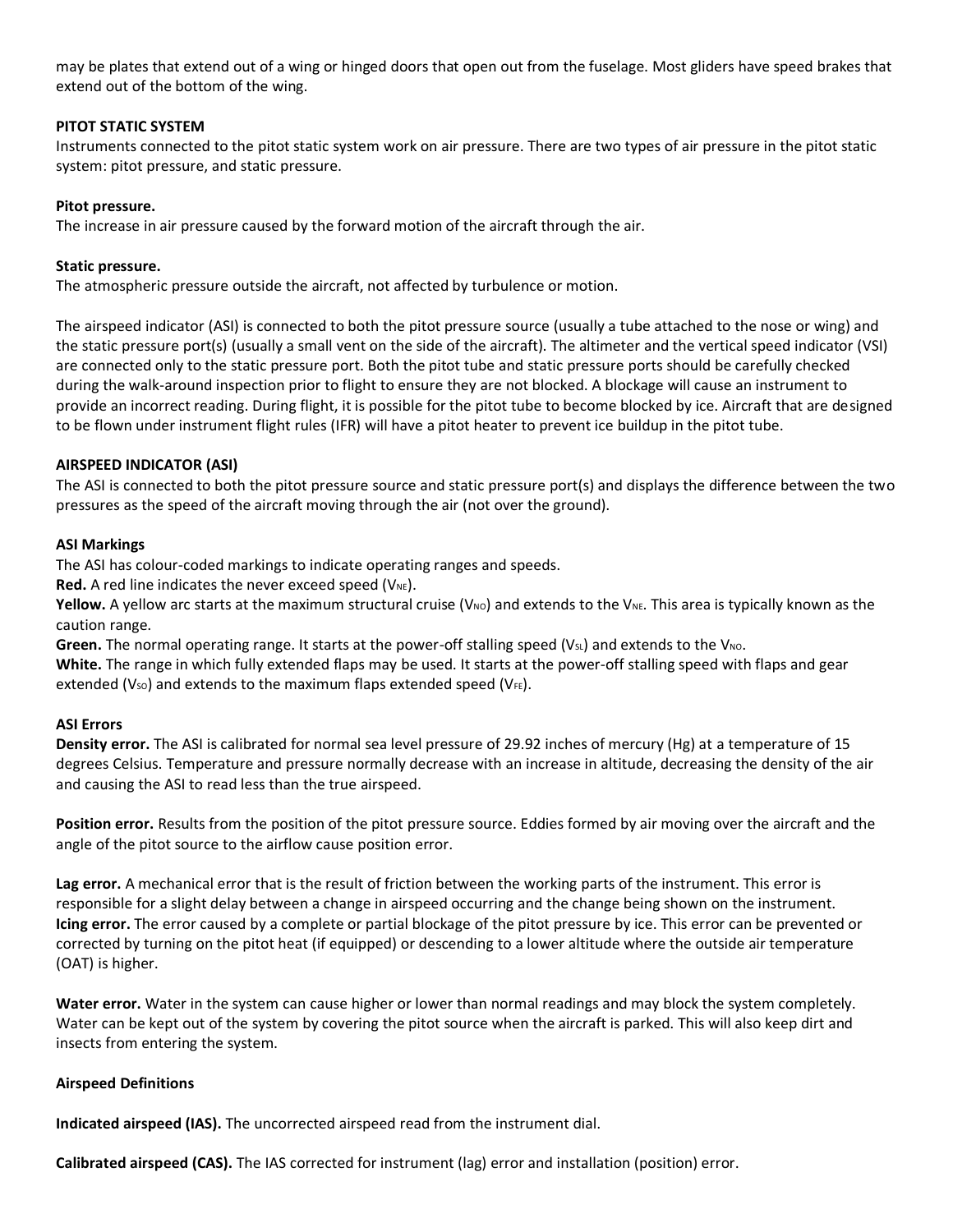**Equivalent airspeed (EAS).** The CAS corrected for the compressibility factor. This is very significant to aircraft operating above 10 000 feet and 250 knots (kt).

**True airspeed (TAS).** The CAS (or EAS) corrected for density (pressure and temperature).

# **ALTIMETER**

The altimeter is connected only to the static pressure port(s) and measures the pressure of the outside air. A sealed aneroid capsule inside the instrument case expands or contracts due to changes in the static pressure. The expansion or contraction is mechanically linked to the indicator's needles and causes them to rotate around the dial to show the altitude.

# **Altimeter Errors**

**Pressure error.** Barometric pressure varies from place to place and this error is corrected by using an altimeter setting obtained from the nearest aviation facility (flight service station, control tower, etc). All aircraft flying in the same area should be using the same altimeter setting.

"From high to low—look out below". When an aircraft flies into an area with a relatively lower pressure, if the altimeter setting s not corrected, the altimeter will read higher than the actual altitude. For example, the altimeter may be indicating 4 000 feet, while the actual altitude may be 3 000 feet. This could cause a conflict with other aircraft, or even worse, cause the aircraft to come into contact with the ground.

**Abnormally high pressure.** Cold, dry air masses are capable of producing barometric pressures in excess of 31.00 inches of Hg (the limit of the altimeter setting scale in most altimeters). In this case, the actual altitude will be higher than the altitude indicated on the altimeter.

**Abnormally cold temperature.** Altimeters are calibrated for the standard atmosphere (15 degrees Celsius at sea level) and any deviation from that will cause an error. Extremely low temperatures may cause as much as 20 percent error in the altimeter, causing the altimeter to read higher than the actual altitude.

**Mountain effect error.** Increased wind speed through mountain passes or in mountain waves may cause a localized area of low pressure. Temperatures may also be affected, compounding the altimeter error.

# **Altitude Definitions**

**Indicated altitude.** The altitude displayed on the altimeter when it is set to the current barometric pressure. **Pressure altitude.** The altitude displayed on the altimeter when it is set to the standard barometric pressure (29.92 inches of Hg).

**Density altitude.** The pressure altitude corrected for temperature.

**Absolute altitude.** The actual height above the Earth's surface (the altimeter set to field level pressure).

# **VERTICAL SPEED INDICATOR (VSI)**

The VSI is connected only to the static pressure port(s). The rate of change of the static pressure is transmitted to the needle to indicate if the altitude is increasing or decreasing.

Even though the VSI will quickly indicate a climb or descent, it may take several seconds before the correct rate of descent is displayed. This delay is known as lag. An instantaneous VSI has a complicated system of pistons and cylinders instead of the simpler aneroid capsule found in most VSIs and does not experience lag.

# **THE GYROSCOPE**

The gyroscope is a spinning wheel (rotor) in a universal mounting (gimbal) that allows its axle to be pointed in any direction. **Gyroscopic Inertia**

Also known as rigidity in space, gyroscopic inertia is the tendency of a rotating object to remain in its plane of rotation. This allows the spinning rotor to remain in place regardless of how the gimbal is moved around it.

# **Precession**

Precession is the tendency of a rotating body, when a force is applied perpendicular to its plane of rotation, to turn in the direction of its rotation 90 degrees to its axis and take up a new plane of rotation parallel to the force applied.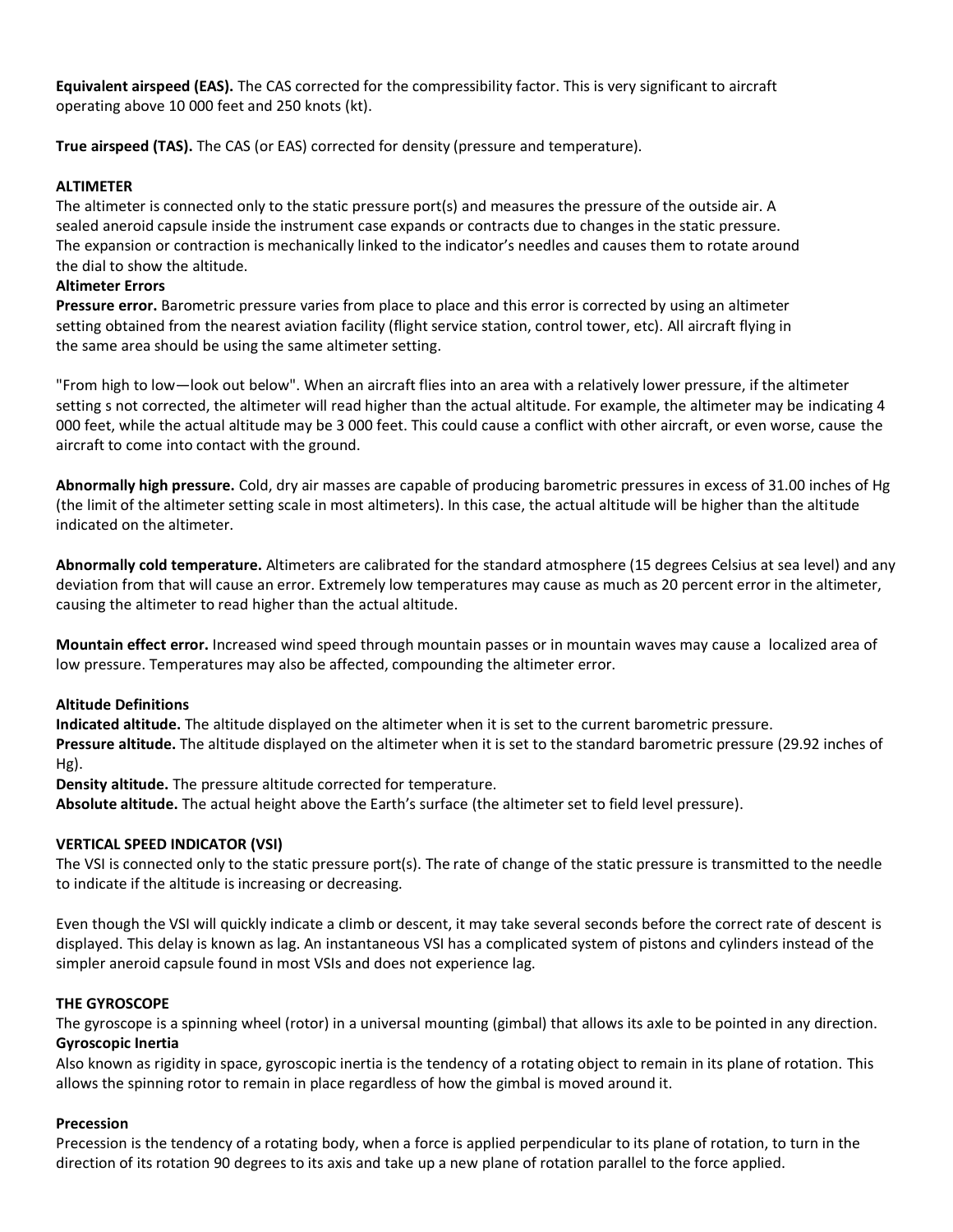## **Power Sources**

To work properly the rotor must be kept spinning at a constant speed. The gyroscopic instruments may be powered by one or more power source.

**Engine driven vacuum system.** A vacuum pump powered by the engine. It does not work if the engine is not running (eg, prior to startup, following an engine failure). A variation of this system is an engine driven air pump that uses positive air pressure to spin the rotor.

**Venturi driven vacuum system.** A venturi tube on the outside of the aircraft creates a vacuum to spin the rotor. Simple to install, it has no moving parts that could fail, but depends on the airspeed of the aircraft and the tube causes additional drag. **Electrically driven gyroscopes.** The rotor is spun by an electric motor allowing the gyroscope to work at high altitudes where vacuum systems are ineffective.

# **Care of Gyroscopic Instruments**

Gyroscopic instruments are precision instruments and need to be cared for properly to prevent premature failure and damage. The air used to spin the rotor (vacuum or positive pressure) must be filtered to prevent dust and dirt from contaminating the system. The instruments need to be handled gently during installation and removal. Some gyroscopes must also be locked (caged) prior to aerobatics. Venturi driven systems are also susceptible to ice blockages.

# **HEADING INDICATOR (HI)**

The HI (directional gyro [DG]) is steady and accurate as it is not afflicted with any of the errors that apply to magnetic compasses (eg, northerly turning error, acceleration and deceleration errors). It remains constant without swinging or oscillating and provides accurate readings even in rough air.

Vacuum driven HIs may take up to five minutes for the rotor to reach operating speed and should not be used during this period. Venturi driven HIs can not be used while taxiing or during takeoff. Once the rotor is spinning at the correct speed, the HI needs to be set to the current heading (by referencing the magnetic compass or runway heading). Friction in the gyroscope causes a small amount of precession and will cause the reading to drift approximately three degrees over a period of 15 minutes. It is also subject to apparent precession. The rotation of the Earth gives the gyroscope an apparent motion relative to the Earth. This error varies with latitude. Apparent precession is zero at the equator and 15 degrees per hour at the poles. Precession errors are easily corrected by resetting the HI to the current heading (by referencing the magnetic compass during straight and level flight) every 15 minutes.

# **ATTITUDE INDICATOR (AI)**

The AI (artificial horizon or gyro horizon) is designed to provide an artificial horizon for the pilot during periods of poor visibility (eg, fog, clouds, rain, snow). The artificial horizon provides attitude information to the pilot (pitch and bank). During acceleration or deceleration, precession will cause a slight indication of a climb or descent, respectively.

# **TURN AND SLIP INDICATOR**

The turn and slip indicator (turn and bank) is a combination of two instruments and is also known as the needle and ball. The direction and rate of turn is indicated by the needle. The needle is controlled by a gyroscope. The ball is controlled by gravity. During a properly executed turn, centripetal and centrifugal forces are balanced with gravity and the ball stays in the centre. During a slipping turn there is not enough centrifugal force and the gravity will pull the ball in the direction of the turn. During a skidding turn there is not enough centripetal force and the ball is pulled in the opposite direction of the turn. The turn and slip indicator does not indicate the amount of bank of the aircraft. It indicates the rate of turn and if the aircraft is skidding or slipping in the turn. During a standard rate (rate one) turn, the aircraft turns at a rate of three degrees per second (360 degrees in two minutes). The turn and slip indicator will also indicate if a wing is low during straight flight. If the needle is centered but the ball is not, then the wing on the side that the ball has moved to is low.

## **TURN CO-ORDINATOR**

The turn co-ordinator is an updated version of the turn and slip indicator and is able to display the rate of roll as well as the rate of turn.

# **ANGLE OF ATTACK (AOA) INDICATOR**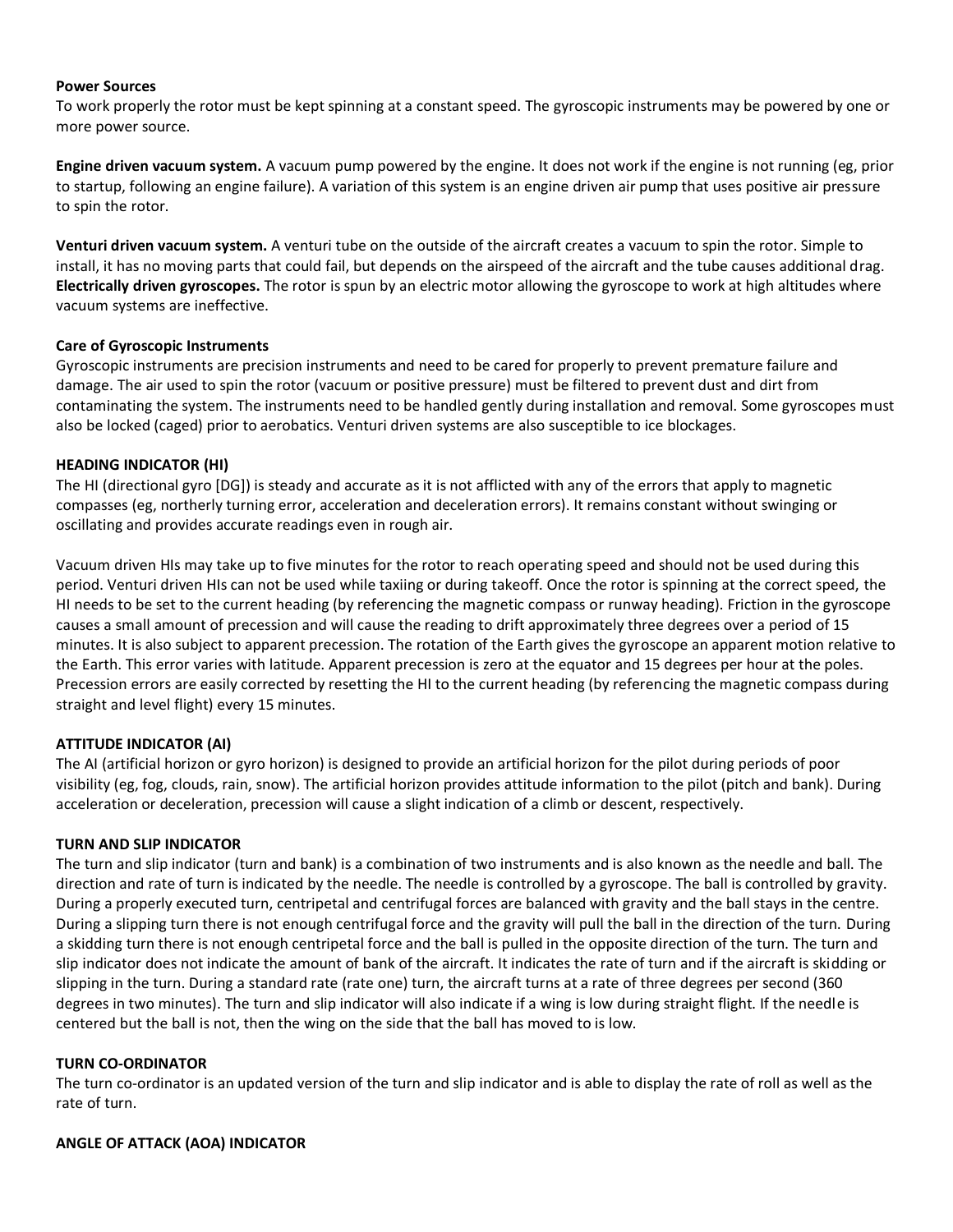An aircraft will stall at different airspeeds depending on factors such as weight, load factor, and configuration. A stall will occur if the critical angle of attack is exceeded. The AOA indicator displays the relationship between the chord line of the wing and the relative airflow. Many indicators also have colour-coded ranges to alert the pilot that the critical AOA is being approached.

# **MACH INDICATOR**

The Mach indicator displays the ratio of its airspeed to the local speed of sound. The Mach number is calculated by dividing the airspeed by the speed of sound. A Mach number of one means that the aircraft is travelling at the speed of sound. The Mach indicator measures and correlates static and dynamic pressures.

# **M432 – Aero engines**

# **THE FUEL SYSTEM**

An aircraft fuel system stores and delivers the proper amount of fuel for all phases of flight, including: normal flight, violent manoeuvres, sudden acceleration, and sudden deceleration. Fuel systems include the following parts: fuel tanks, a fuel selector valve, fuel lines and filters, a fuel quantity gauge, and fuel primer.

# **Pressure-Feed System**

Aircraft with low-wing configurations and large aircraft with a large volume of fuel movement use an enginedriven fuel pump to provide the pressure to keep fuel flowing. This system includes: the basic pump,

auxiliary electric pumps for emergency situations,

a booster pump to create the pressure required to start the fuel flowing before the engine is running, and the pressure gauge mounted on the cockpit panel used to read the pressure of fuel entering the carburetor.

# **Gravity-Feed System**

High-wing, low-powered light aircraft use the gravity-feed system. The bottom of the fuel tank in the wing must be high enough to provide pressure for the fuel to travel past the fuel selector to the carburetor.

# **Fuel Selector Valve**

The fuel selector valve is used by the pilot to select the desired fuel tank to draw fuel. The selector valve may also be used to shut off the flow of fuel from the tanks.

A fuel selector valve can be operated manually or electrically depending of the installation. **FUEL**

Aviation fuel has been specially formulated for use in aircraft. It is available in several different types / grades. The approved fuel types are specified in the pilot operating handbook.

# **Fuel Types**

Fuel used in modern high compression engines must burn slowly and expand evenly rather than explode quickly (detonation). High octane fuels meet this requirement. The octane rating of fuels is calculated by the ratio of octane and heptane.

**Octane.** A substance which possesses minimum detonating qualities.

**Heptane.** A substance which possesses maximum detonating qualities.

Proportion of octane to heptane is expressed as a percentage. For example 73 octane means 73 percent octane and 27 percent heptane.

Higher octane fuels are treated with sulphuric acid, lye, etc, used to remove the gum, acid, and other impurities. Octane numbers can only go as high as 100. Beyond this, the performance number is the anti-knock value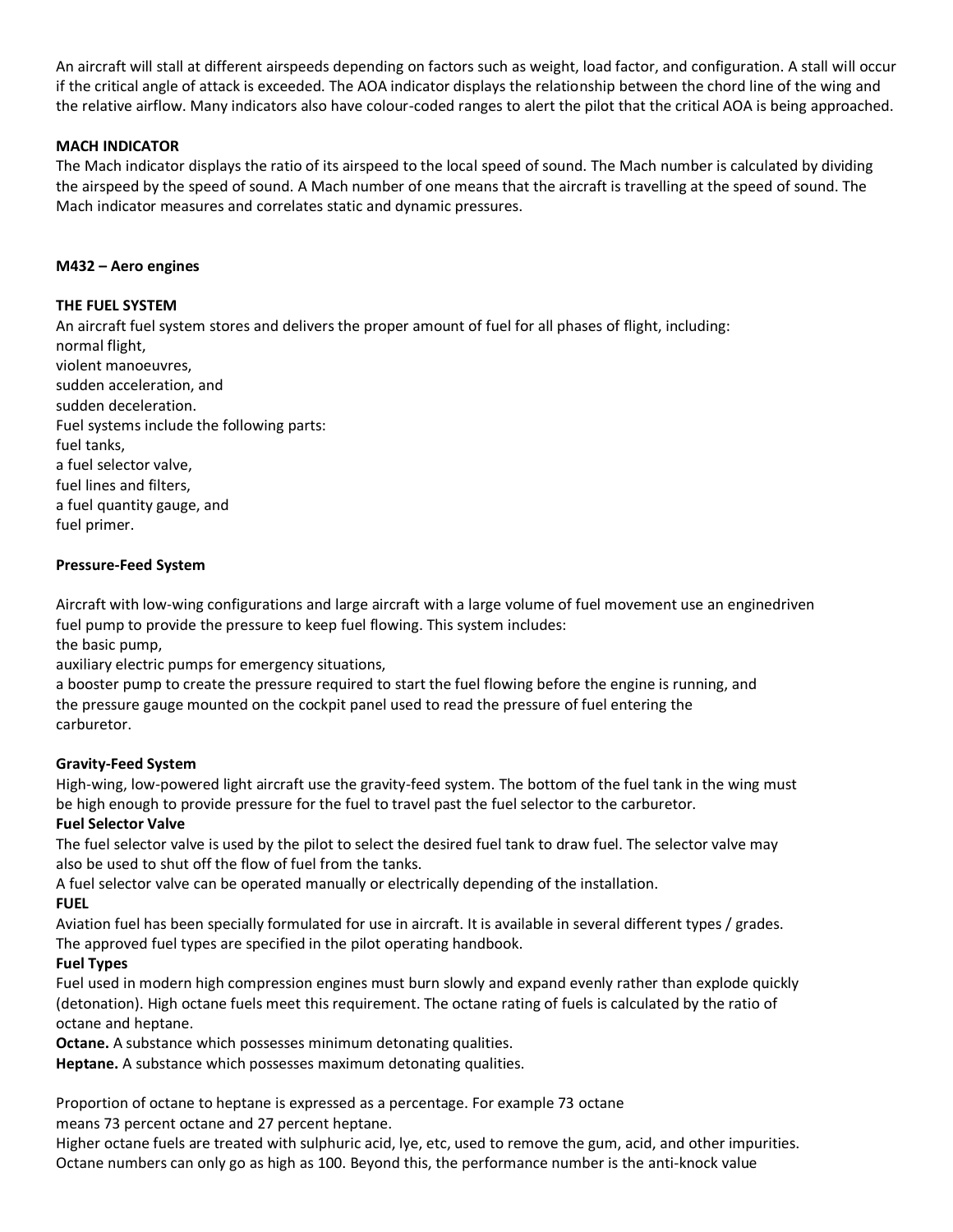of the fuel for octane numbers above 100. Fuel grades are expressed by two performance numbers the first number indicates octane rating at lean mixture conditions, and the second number indicates octane rating at rich mixture condition.

Grade 100 / 130 indicates: lean mixture performance number of 100, and rich mixture performance number of 130.

# **CARBURETORS**

The heat energy in an internal combustion engine is developed from the burning of a mixture of gasoline and air. The carburetor measures the correct quantity of gasoline, vaporizes fuel, mixes it with the air in the required proportion and delivers the mixture to the cylinder when the combustion occurs.

An engine will run hotter with a lean mixture than a rich mixture as the lean mixture will burn slower and the cylinder walls are exposed to high heat for a longer time. A rich mixture burns quickly exposing the cylinder walls to high temperatures for a shorter time and the additional fuel in the fuel / air mix cools the engine. The carburetor involves numerous complex devices to control the mixture ratio. Two types of carburetors used, include float carburetor, or pressure carburetor.

# **Float Carburetor**

Fuel flows through the fuel lines, enters the carburetor at the float valve and into the float chamber. A needle attached to the float, resting on the fuel within the chamber, opens and closes an opening at the bottom of the carburetor bowl. The float chamber is vented so the atmospheric and chamber pressure equalizes as the aircraft climbs and descends.

Air flows through an air filter usually located at an air intake in the front part of the engine cowling. The filtered air flows into the carburetor through a venturi (narrow throat in the carburetor). The air speed increases, creating a low pressure area which draws fuel at atmospheric pressure.

The air and vaporized fuel is regulated, in volume, by the throttle valve, enters the intake manifold and is distributed to the individual cylinders. The pilot is able to control the amount of fuel / air mixture from within the cockpit using the throttle control.

Forward movement of the throttle opens the throttle valve, which increases the fuel / air mixture, and increases the power being produced by the engine.

Aft movement of the throttle closes the throttle valve, which reduces the volume of fuel / air

mixture, and decreases the power being produced by the engine.

# **Mixture Control**

The correct fuel / air mixture will be obtained at sea level as carburetors are normally calibrated for sea level operation.

As altitude increases, the density of the air decreases and a given volume of air weighs less. The proportion of air by weight to that of fuel will become less although the volume remains the same. The mixture at higher altitude becomes over-rich causing fuel waste and loss of power.

A mixture control is fitted to the carburetor that adjusts the amount of fuel being drawn from the nozzle, restoring the proper fuel / air mix.

The general rules when using a manual mixture control are:

rich mixtures—high power settings, and

leaner mixtures—cruise power settings.

# **Carburetor Icing**

Distribute the handout located at Attachment B to each cadet.

With temperatures ranging from minus 5 degrees Celsius to plus 30 degrees Celsius and under certain moist atmospheric conditions, ice can form in the induction system closing off the flow of fuel to the engine. Ice can form on various surfaces of the carburetor especially on the throttle.

Modern aircraft have incorporated a method of directing heated air into the carburetor air intake, activated by the carburetor hot air handle in the cockpit. This heated air can prevent ice from forming or melt ice that has already formed.

# **FUEL INJECTION**

With a fuel injection system, a control valve supplies pressurized fuel continuously to the induction system near the intake valve. The fuel is vaporized and sucked into the cylinder during the intake stroke.

Advantages of fuel injection include:

more uniform distribution of fuel to all cylinders,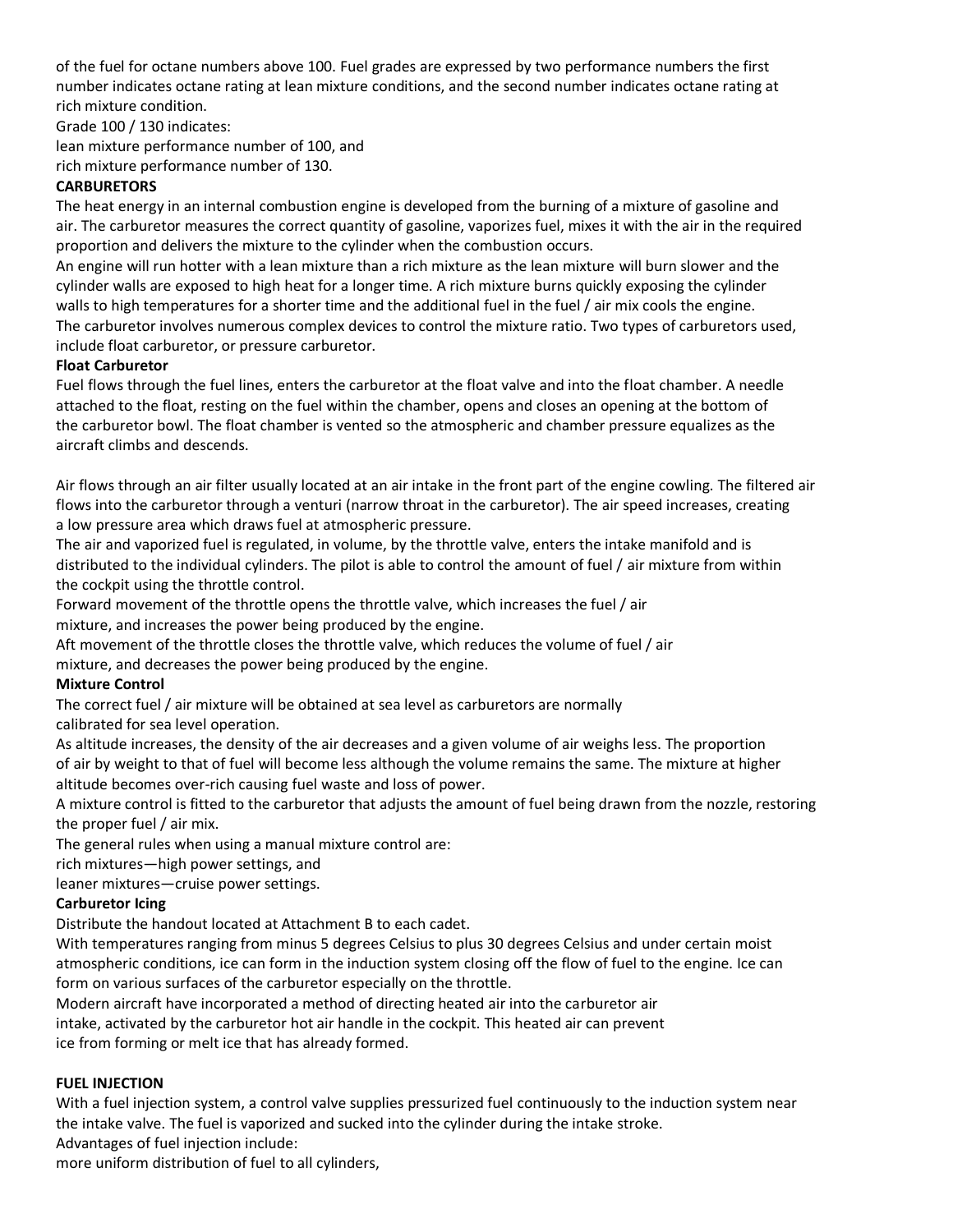better cooling, through the elimination of lean hot mixtures to some of the more distant cylinders, fuel saving through uniform distribution,

increased power since the heat carburetor air is eliminated, and

elimination of the hazard of carburetor icing.

Throttle ice can occur when the temperature is less than 5 degrees Celsius.

Impact ice can gather in bends in the system, impact tubes, and air filter.

# **PROPELLER SYSTEMS**

The propeller provides the necessary thrust to pull, or in some cases push, the airplane through the air. The engine power rotates the propeller that generates thrust very similar to the manner in which a wing produces lift. The propeller is a rotating airfoil designed to push air backward as it moves forward along a corkscrew (helical) path. It meets the air at an angle of attack as it rotates, producing thrust (lift) and torque (drag). Propeller torque is different than engine crankshaft torque in that propeller torque is drag. It is the resistance to the blades as they rotate, resulting in a tendency in the aircraft to roll in a direction opposite to the rotation of the propeller. Engine crankshaft torque is the turning moment produced at the crankshaft. When the propeller is revolving at a constant rpm, propeller torque and engine torque will be exactly equal and opposite. A typical propeller is twisted so the blade angles and tapers from the hub to the tip. The highest angle of incidence (pitch) is at the hub and the smallest pitch is at the tip. By means of the variation in airfoil sections and the angle of attack, uniform thrust is maintained throughout most of the diameter of the propeller. Tractors are propellers attached forward of the engine that pull from the front of the aircraft.

Pushers are propellers attached aft of the engine that push from behind the aircraft.

**Pitch.** The distance in feet a propeller travels forward in one revolution. Propeller pitch is the difference between theoretical pitch (geometric pitch) and practical pitch (effective pitch).

**Theoretical pitch.** The distance travelled forward in one revolution if the propeller was working in a perfect fluid. This depends on the blade angle and diameter of the propeller.

**Practical pitch.** The distance the propeller travels in air in one revolution. The forward motion is less than theoretical pitch.

The angle of the blade, like the angle of incidence of a wing, governs the pitch. The propeller set in coarse pitch will travel a greater distance with each revolution. The aircraft will move forward at greater speed for a given rpm. The propeller set in fine pitch will have less torque (drag) and will revolve at a higher speed around its axis. The engine will produce greater power. A fine pitch propeller will be good for taking off and climbing but a coarse pitch propeller will develop high cruise speed with comparatively low engine rpm giving good fuel economy.

# **FIXED PITCH PROPELLERS**

**Fixed pitch propeller.** The blade angle can not be adjusted by the pilot and is used on most training aircraft. The blade angle is set by the manufacturer to provide the best compromise for all flight conditions.

# **VARIABLE PITCH PROPELLERS**

**Adjustable pitch propeller.** The blade angle can be changed on the ground to adjust for the varying flight situations such as changed takeoff and climb needs.

**Controllable pitch propeller.** The blade angles can be adjusted by the pilot during flight. The propeller set in a fine pitch for takeoff allows the engine to develop maximum power. The propeller is then adjusted to a coarse pitch to accelerate at a rapid rate to the desired cruise speed.

**Constant speed propeller.** The blade angles automatically adjust themselves to maintain a constant rpm as set by the pilot.

The mechanism for adjusting the pitch of the propeller includes:

mechanical,

hydraulic, and

electrical.

**Mechanical variable pitch propeller.** The pilot adjusts this type of propeller by a control on the instrument panel. The control is directly linked to the propeller which has stop sets to govern the blade angle and travel.

**Hydraulic variable pitch propellers.** A hydraulically operated cylinder pushes or pulls on a cam connected to gears on the propeller blade. The mechanism can be a counterweight or hydromatic.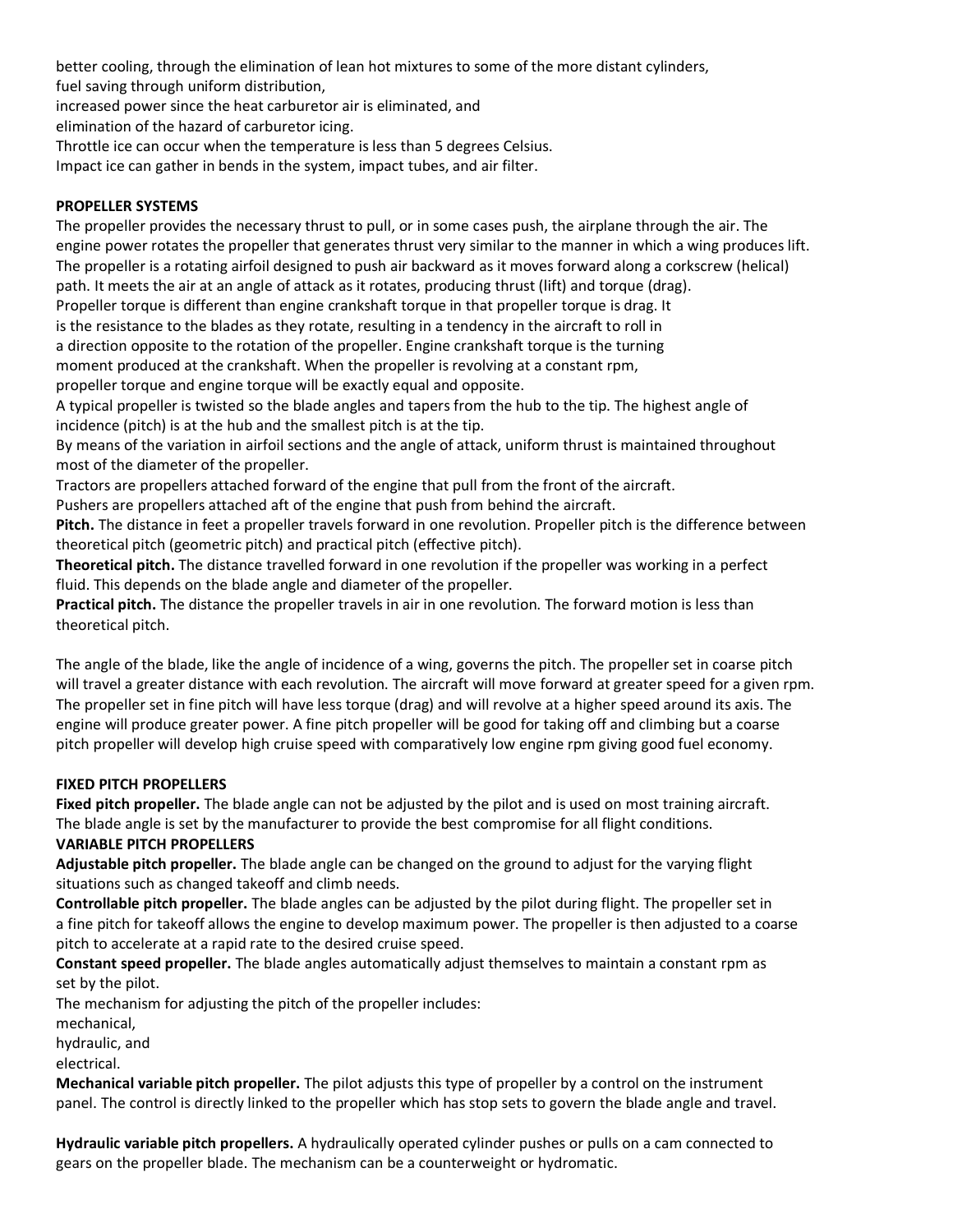The counterweight relies on oil pressure to move the cylinder that twists the blades of a controllable pitch propeller toward fine pitch. The control is adjusted by the pilot in the cockpit.

A constant pitch propeller uses the oil pressure and counterweight principle to twist the blades to the proper pitch angle to maintain a constant rpm. The pilot uses the throttle and propeller control located in the cockpit. The throttle controls the power output of the engine and the propeller control regulates the rpm of both the propeller and the engine.

If oil pressure is lost during flight, the propeller will automatically go into an extreme coarse pitch position where the blades are streamlined and cease to turn (feathered). This system is used in multi-engine aircraft.

A powerful force called centrifugal twisting moment turns the blades toward the fine pitch position of a hydromatic constant speed propeller. The natural force eliminates the use of counterweights. Oil enters the piston chamber under high pressure which moves the piston aft and the blades move into coarse pitch. When the oil enters into the piston chamber under engine pressure, the blades move to fine pitch.

If oil pressure is lost during flight, the propeller will automatically go into fine pitch position, enabling the engine to develop the most power it can and achieve the best performance

under the circumstances. This system is used in single-engine aircraft.

**Electric variable pitch propellers.** An electrical motor turns the blades through a gear speed reducer and bevel gears for an electrical variable pitch propeller. Flyweights open and close electric circuits. One circuit causes a right-hand rotation of the motor and another causes a left-hand rotation. The rotation of the motor will adjust the blades toward a fine or coarse pitch as required. The pilot can set a two-way switch to either manual or automatic operation.

# **FEATHERING AND PROPELLER REVERSING**

Feathering is used on multi-engine aircraft. When one engine is off, the propeller is feathered meaning the turning blades are the extreme coarse pitch position and stop turning. This reduces drag on the blades, possible damage to the defective engine and stops excessive vibration.

Propeller reversing is used at slow speed to assist with stopping an aircraft once on the ground. The blade angle of a controllable pitch propeller is changed to a negative value. The reverse pitch uses engine power to produce a high negative thrust at slow speed.

A pilot of a multi-engine aircraft can decrease the radius of a turn by using propeller reversing with the inside engine.

## **ENGINE INSTRUMENTS**

One of the principle engine instruments is the oil pressure gauge. It is usually positioned beside the oil temperature and fuel gauges. The instrument is calibrated in pounds per square inch (psi) and indicates the oil pressure supplied by the oil pump to lubricate the engine.

The gauge should be checked immediately after the engine has been started. As the oil warms, the reading should adjust to operational pressure. This may take up to 15 minutes. If the pressure remains high, the engine is not getting proper lubrication. High oil pressure pushes oil into the combustion chamber where it burns causing a smoky exhaust and badly carbonized piston heads, valve seats, cylinder heads and more.

Low oil pressure causes more serious problems as no film of oil goes between the working surfaces of the engine. Metal against metal rubbing causes main bearings to wear out.

The oil temperature gauge records the temperature of the oil in degrees Fahrenheit or Celsius. As the oil warms during start-up, the pressure should read high and the temperature low. Both instruments should approach their normal readings as the oil warms.

An abnormal drop in oil pressure and rise in oil temperature indicates trouble. Also, no change in oil pressure but a change in oil temperature is a warning of excessive friction or overload in the engine.

## **the cylinder head temperature gauge**

The cylinder head temperature gauge shows the temperature of one or all engine cylinder heads. This reading shows the pilot the effectiveness of the engine cooling system. Extremely high cylinder head temperatures indicate an immediate sign of engine overload which can result in detonation, pre-ignition, and eventual engine failure.

**Detonation.** Abnormally rapid combustion due to the inability of fuel to burn slowly. Detonation is dangerous and expensive, causing high stress on engine parts and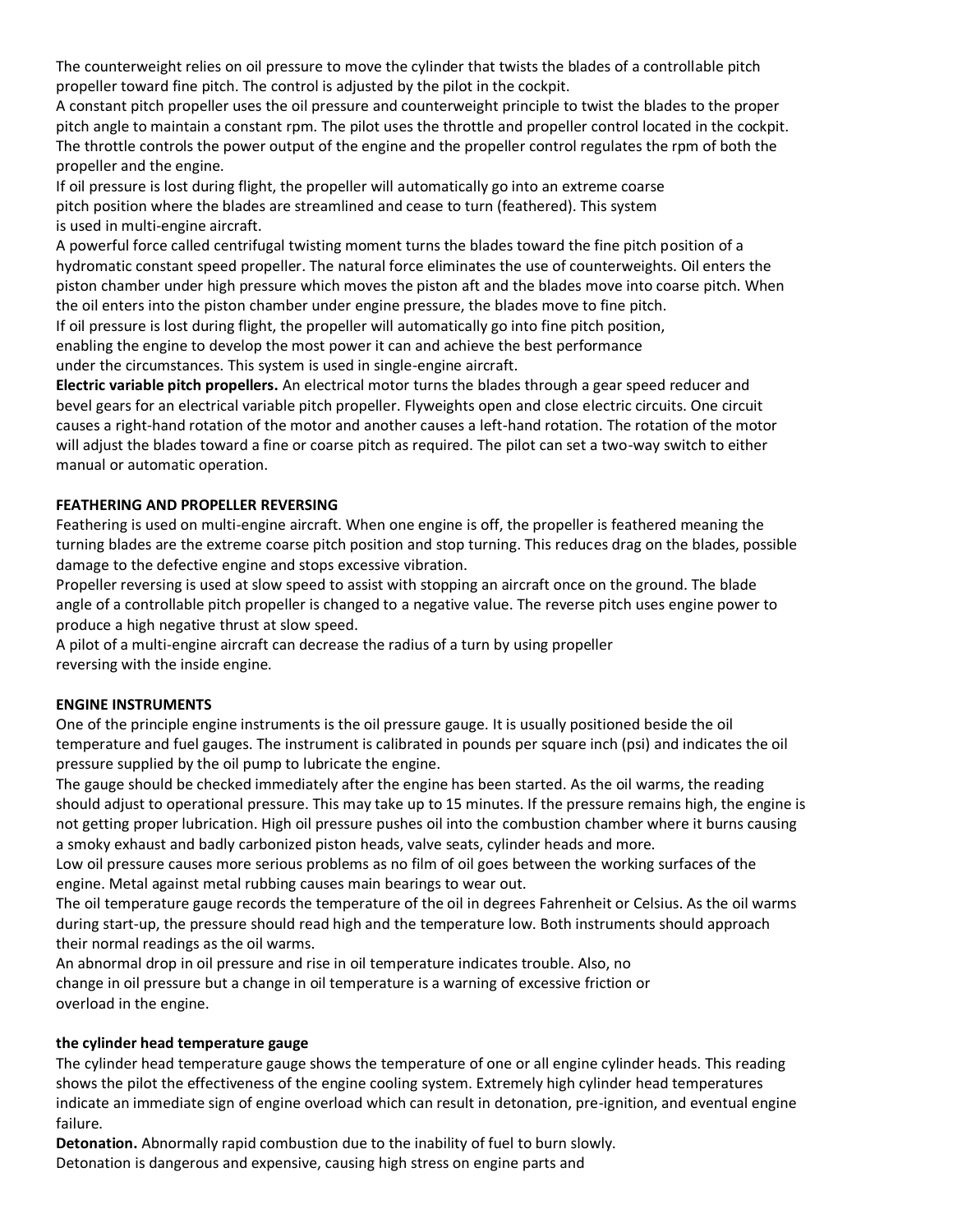## overheating.

**Pre-ignition.** The premature ignition of the mixture due to glowing carbon particles. It is sometimes confused with detonation. Pre-ignition is often experienced when attempting to start a hot engine and results in a backfire.

The tachometer shows the speed at which the engine crankshaft is turning in hundreds of revolutions per minute (rpm). The tachometer records the engine hours of operation. The more common types of tachometer, are mechanical including centrifugal, or magnetic and electrical, which include direct current, or alternating current. An aircraft with a fixed pitch propeller will only have a tachometer to read the engine power produced. It records the rpm at which the engine cranks and the propeller turns. An aircraft with a controllable pitch or a constant speed propeller uses two gauges. The tachometer shows the rpm settings as controlled by the propeller control. The manifold pressure gauge shows the power produced by the engine. The tachometer is marked with colour-coded arcs to indicate the proper range of engine operation, including:

**green** indicating normal range of operation;

**yellow** indicating the caution range and possible problems; and

**red** indicating the maximum limit.

## **manifold pressure gauge**

The manifold pressure gauge also has colour-coded arcs displayed on the gauge to indicate the normal operating range and operation limits. The gauge indicates in inches of mercury the fuel / air pressure in the engine intake manifold at the point between the carburetor and the cylinders.

With an aircraft fitted with a constant speed propeller, the rpm setting will remain constant. The manifold pressure gauge is the only instrument to show any fluctuations in the engine power output. A reduction in manifold pressure can indicate carburetor icing.

When the engine is not running, the reading on the manifold pressure gauge will be of the existing atmospheric pressure.

Excessive manifold pressure raises the compression pressure causing high stress on the pistons and cylinder assemblies. It also produces excessive temperature which may cause scoring on the pistons, sticking rings, and burned out valves.

When increasing power, increase the rpm first and then the manifold pressure.

When decreasing power, decrease the manifold pressure first and then the rpm.

## **M436 – METEOROLOGY**

## **SURFACE WINDS**

Wind is a major factor in flight planning and flight characteristics. Pilots must constantly be aware of the direction and speed of wind during the flight, especially when close to the ground during takeoff and landing. Surface friction plays an important role in the speed and direction of surface winds. The friction between the air and the ground slows the air down causing a lower wind speed than would be expected from the pressure gradient. The friction also changes the direction causing the wind to blow across the isobars toward the centre of a low pressure area and away from the centre of a high pressure area.

The effect of surface friction usually does not extend more than a couple of thousand feet into the air. At 3 000 feet above the ground, the wind blows parallel to the isobars with a speed proportional to the pressure gradient.

Hills and valleys substantially distort the airflow associated with the prevailing pressure system and the pressure gradient. Katabatic and anabatic winds and mountain waves are examples of wind phenomena in mountainous areas.

## **Katabatic and Anabatic Winds**

At night, the sides of hills cool by radiation. The air in contact with them becomes cooler and denser, and blows down the slope into the valley. A katabatic wind is the term for down slope winds flowing from high elevations down the slopes to valleys below. If the slopes are covered with ice and snow, the katabatic wind can also carry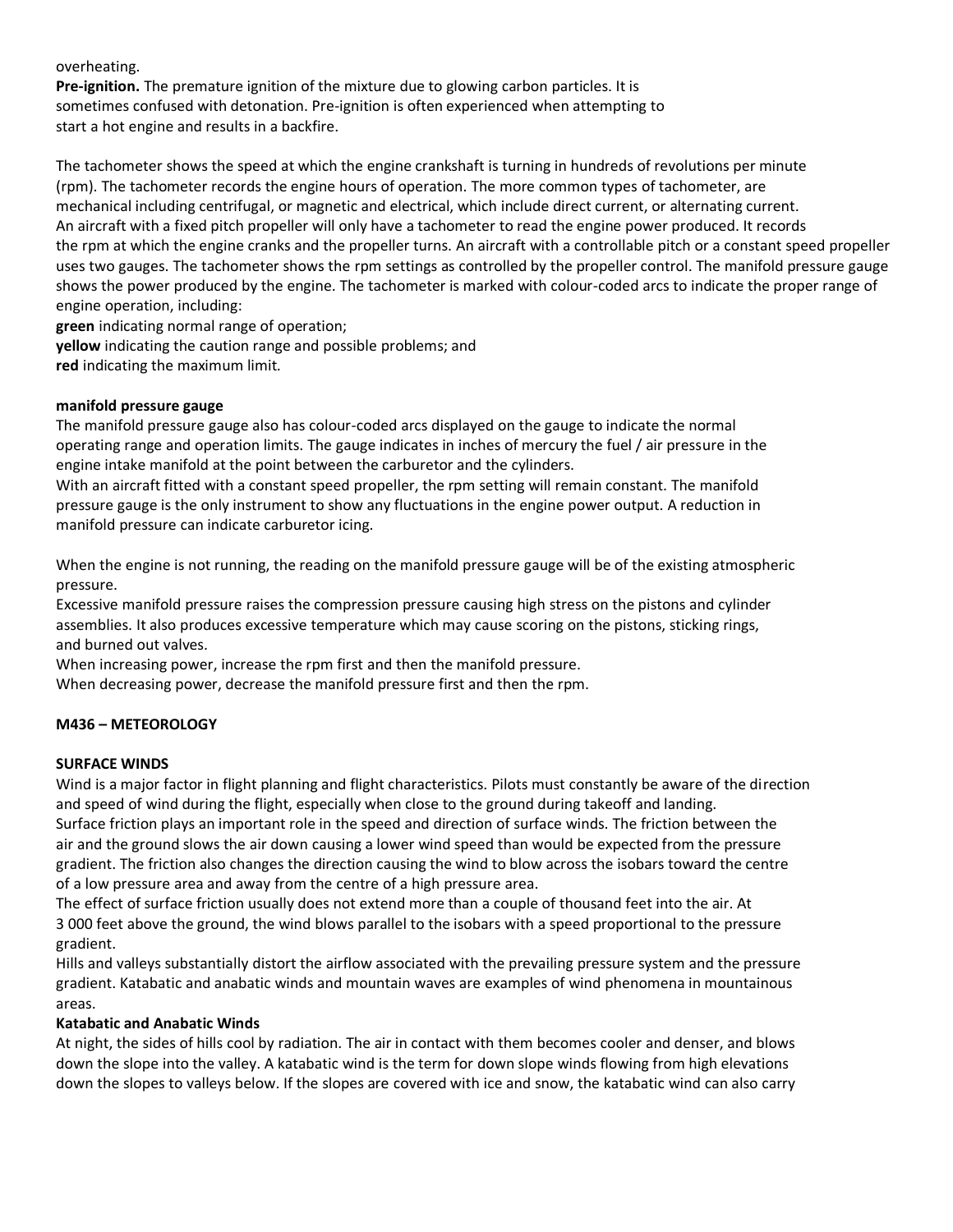

the cold dense air into the warmer valleys during the day.



## **Mountain Waves**

Air flowing across a mountain range usually rises smoothly up the slope of the range. Once over the top, it pours down the other side with considerable force, bouncing up and down, creating eddies and turbulence. It also creates powerful vertical waves that may extend for great distances downwind of the mountain range. This phenomenon is known as a mountain wave. The most severe mountain wave conditions are created in strong airflows that are blowing at right angles to the mountain range in very unstable air.

If the air mass has high moisture content, clouds of a very distinctive appearance will develop, thereby serving as a warning to pilots. Orographic lift causes a cap cloud to form along the top of the ridge. Lenticular (lensshaped) clouds form in the wave crests aloft and lie in bands that may extend well above 40 000 feet. Rotor clouds resemble a long line of stratocumulus clouds and form in the rolling eddies downstream.



Mountain waves may cause many dangers to aircraft, such as: common downdrafts of 2 000 feet per minute along the downward slope; extremely severe turbulence in the air layer between the ground and the tops of the rotor clouds;

severe wind shear due to wind speed variation between the crests and troughs of the waves;

severe icing due to large supercooled droplets sustained in the strong vertical currents; and

an altimeter error of more than 3 000 feet on the high side due to the increase in wind speed and accompanying decrease in pressure.

## **Gusts**

A gust is a rapid and irregular change of wind speed and may be associated with a rapid change in wind direction. Gusts are caused by mechanical turbulence that results from friction between the air and the ground and by the unequal heating of the earth's surface, particularly during hot summer afternoons. Wind gusts are a hazard to gliders due to their light weight and relatively slow stalling speed. Therefore, the Air Cadet Gliding Program has a maximum permissible gust differential of 10 knots (12 mph). Any gust differential beyond this will require an immediate shutdown of gliding operations.

## **Squalls**

A squall is a sudden increase in the strength of the wind of longer duration than a gust and like a gust, may be accompanied by a rapid change of wind direction. Squalls may be caused by the passage of a fast moving cold front or thunderstorm.

## **JET STREAMS**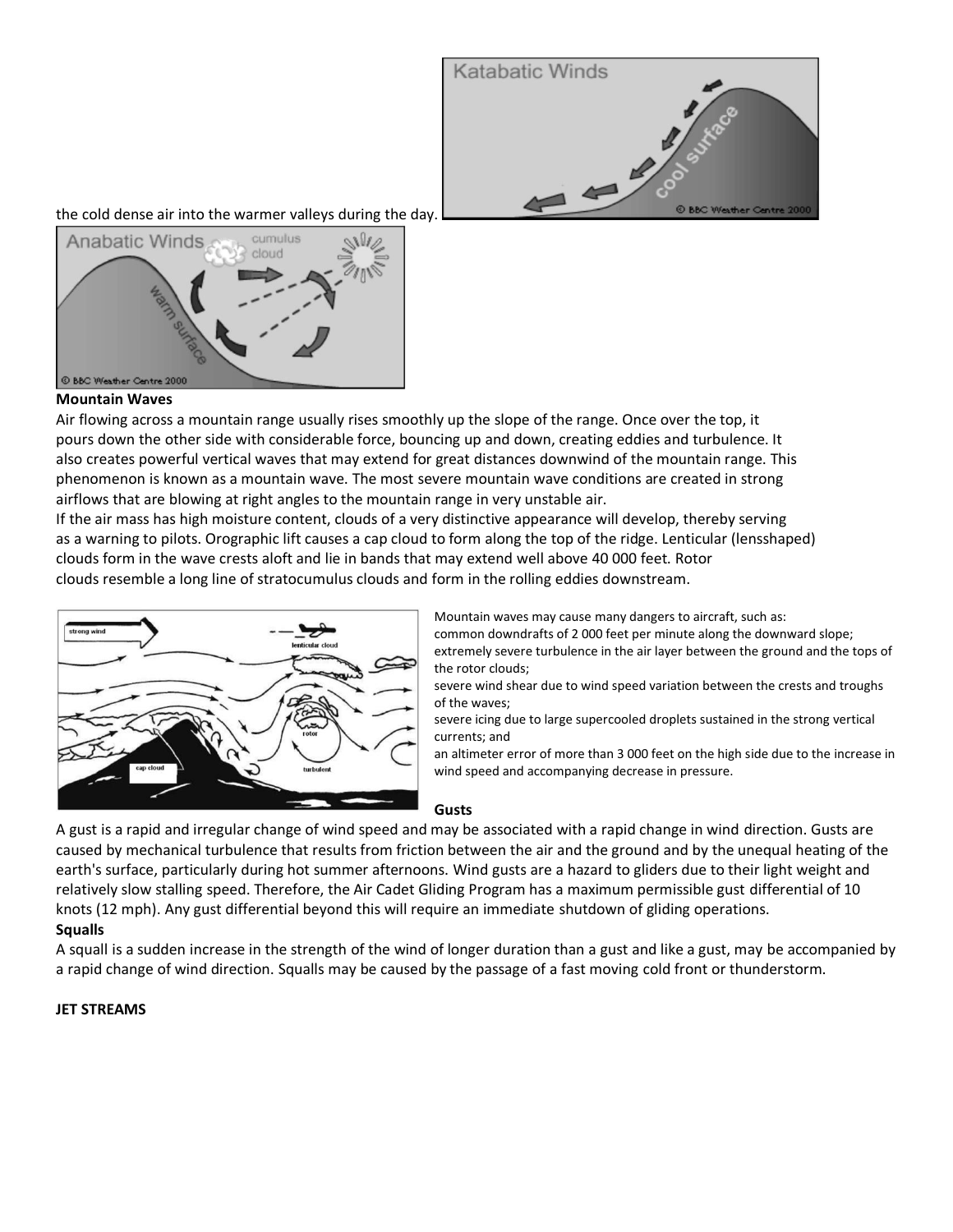

Jet streams are narrow bands of exceedingly high speed winds that exist in the higher levels of the atmosphere at altitudes ranging from 20,000 to 40,000 feet or more. They flow from west to east and are usually 300 nautical miles wide and 3,000 to 7,000 feet thick. Winds in the central core of a jet stream are generally between 100 and 150 knots, although they may reach speeds as great as 250 knots. The northern hemisphere has two such streams: the mid-latitude (polar) jet, which is the one usually affecting weather in

North America, Europe and Asia, and the subtropical jet. When the mid-latitude jet is farther north, in Canada, the weather to its south tends to be mild or at least less cold. When the stream swings south well within the United States (U.S.), especially in winter, very

cold, often harsh weather prevails at the surface on the northern side. Knowing the location of a jet stream is important when planning long range flights at high altitudes. For example, on an eastbound flight a pilot would want to take advantage of the excellent tail winds a jet stream would provide. On a westbound flight they would want to avoid the winds.



# **Clear Air Turbulence (CAT)**

CAT is a bumpy, turbulent condition that occurs in a cloudless sky. It occurs at high altitudes, usually above 15 000 feet and is more severe near 30 000 feet. The most probable place to expect CAT is just above the central core of a jet stream. CAT is almost impossible to forecast and can be severe enough to be a hazard to modern high-performance airplanes. Therefore, knowledge of areas in which CAT is most likely to occur is important for pilots to help minimize encounters with it.

## **Air masses and fronts**

## **WEATHER IN AN AIR MASS**

There are three main factors that determine the weather in an air mass: moisture content, the cooling process, and the stability of the air. **Moisture Content**

Continental air masses are very dry and little cloud develops. The high moisture content in maritime air may cause cloud, precipitation, and fog.

## **The Cooling Process**

Even if the air is moist, condensation and cloud formation only occur if the temperature is lowered to the dewpoint. The cooling processes that contribute to condensation and the formation of clouds are:

contact with a surface cooling by radiation, advection over a colder surface, and expansion brought about by lifting. Cloud formation within an air mass is not uniform. For example, clouds may form in an area where the air is undergoing orographic lift even though the rest of the air mass is clear.

## **The Stability of the Air**

In stable air, stratus cloud and poor visibility are common, whereas in unstable air, cumulus cloud and good visibility are common.

## **Characteristics of Cold Air Masses and Warm Air Masses**

Cold air masses (eg, arctic and polar air masses) will typically have the following characteristics: instability, turbulence, good visibility, cumuliform clouds, and precipitation in the form of showers, hail, and thunderstorms. Warm air masses (eg, tropical air masses) will typically have the following characteristics: stability, smooth air, poor visibility, stratiform clouds and fog, and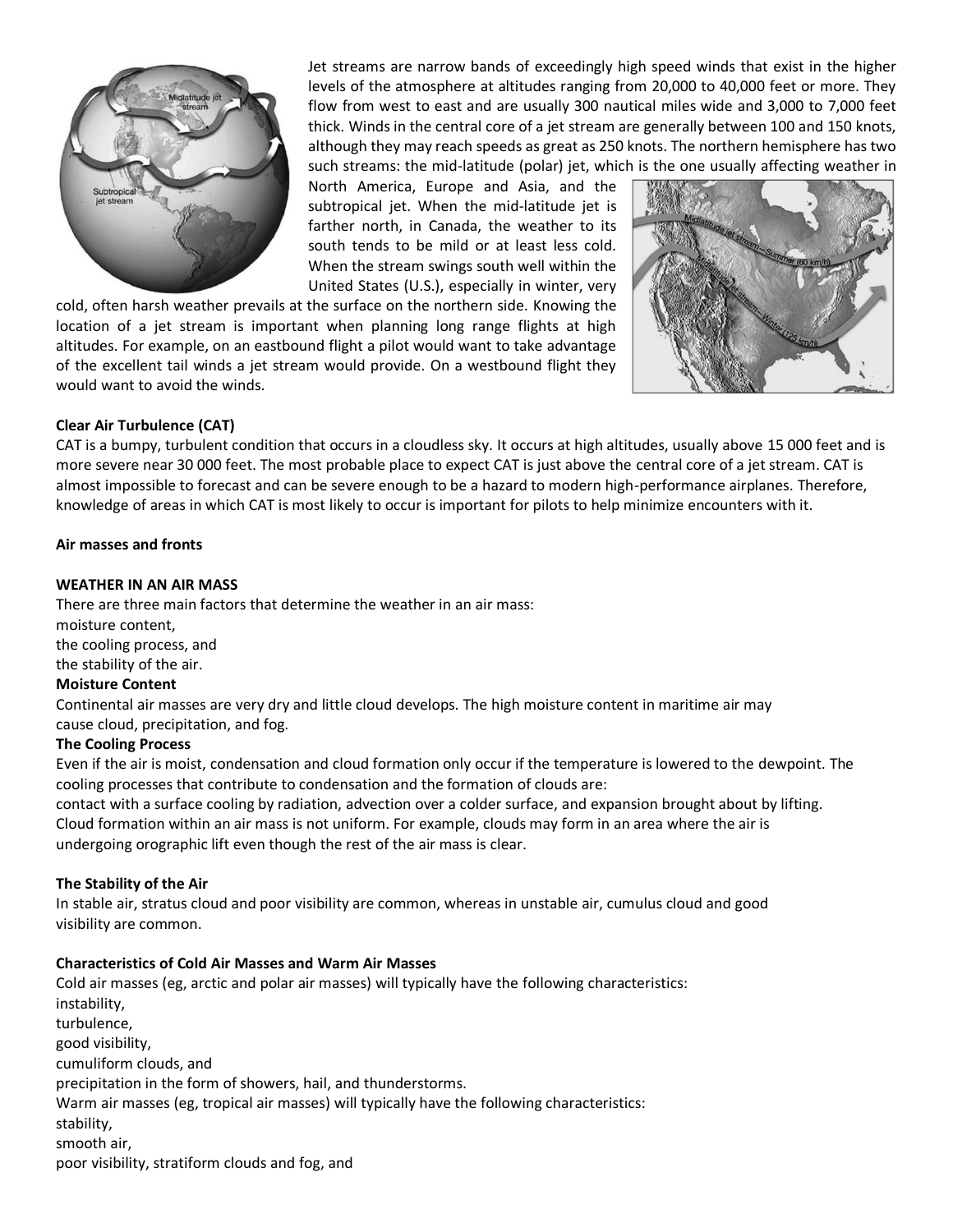precipitation in the form of drizzle.

## **FRONTS**

A front is the transition zone between two air masses. The Interaction of air masses along their frontal zones is responsible for weather changes. The cold air mass is more dense and therefore sinks, undercutting the warm air which will ascend over the cold air. An air mass is a large section of the troposphere with uniform properties of temperature and moisture in the horizontal. An air mass can be several thousands of kilometers across and takes on the properties from the surface over which it formed. Formation over ice and snow of the artic will be dry and cold. Formation over the South Pacific will be warm and moist. Formation over a large body of water is moist and is referred to as maritime air. An air mass over a large land area is dry and is referred to as continental air.







**AIR NAVIGATION**

## **MERIDIANS OF LONGITUDE**

**Meridians of longitude.** Semicircles joining the true / geographic poles of the Earth. Longitude is measured from 0–180 degrees east and west of the prime meridian. The prime meridian is the meridian which passes through Greenwich, England and is numbered zero degrees. The Meridian on the opposite side of the Earth to the prime meridian is the 180th and is called the international date line (the time changes a day). Longitude is measured in degrees ( ° ), minutes ( ' ), and seconds ( " ). There are 60 minutes in a degree and 60 seconds in a minute. When dealing with longitude and latitude, seconds and minutes are not measurements of time but rather divisions of a degree. This can be compared to the way that a metre is divided into 100 cm and each centimeter is divided into 10 mm.



## **PARALLELS OF LATITUDE**



**Parallels of latitude.** Circles on the Earth's surface that lie parallel to the equator.

**Equator.** An imaginary line on the surface of the Earth equidistant from the poles. Latitude is measured from 0–90 degrees north and south of the equator, which is numbered zero degrees. Like longitude, latitude is measured in degrees, minutes, and seconds.

Remember the difference between latitude and longitude using one of the following mnemonics:

Lat is flat / fat; longitude is long.

Latitude is like climbing up a ladder because it is north / south; longitude is like swinging across because it is east / west.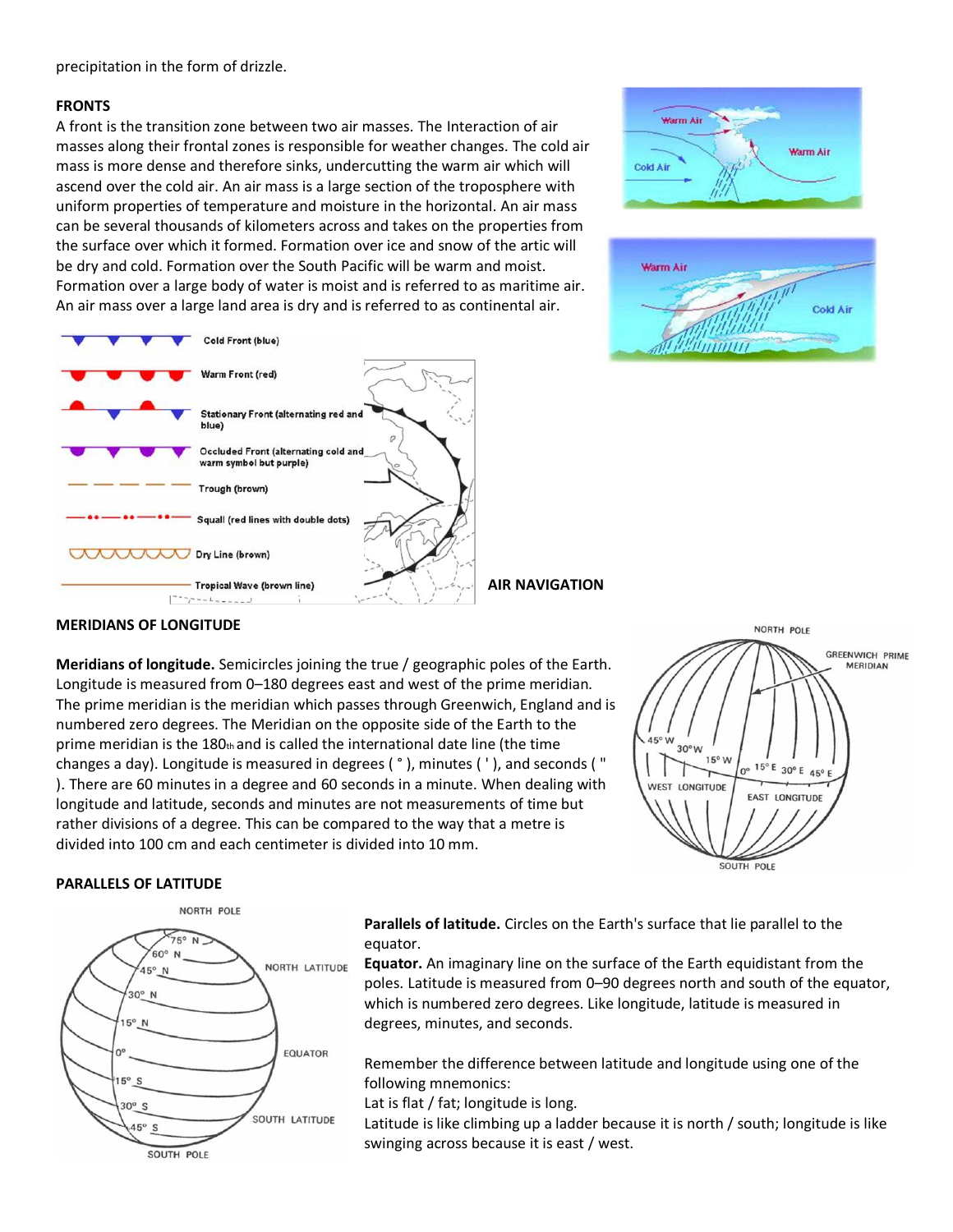## **GEOGRAPHICAL CO-ORDINATES**

**Geographical co-ordinates.** The intersection of lines of latitude and longitude. Geographical co-ordinates mark the position of places (eg, cities, towns, airports) on a chart. On a chart, there are black lines representing longitude and latitude, every 30 minutes. Small marks represent 1 minute. There are slightly larger marks for 5 minute and 10 minute increments.

Co-ordinates express latitude first, in degrees north or south of the equator and longitude second, in degrees east or west of the prime meridian. For example, the geographical coordinates of the military airport at Trenton, Ont. are 44°07' N, 77°32' W.

## **THE RELATIONSHIP BETWEEN TIME AND LONGITUDE**

The Earth rotates about its axis as it revolves in an elliptical orbit around the Sun. This creates the illusion that the Sun is revolving around the Earth. The time between one apparent passage of the Sun over a meridian of longitude is called an apparent solar day and varies throughout the year. To provide a convenient method of measuring time, it has been averaged to a mean solar day, divided into 24 hours. During the mean solar day, the Sun is assumed to travel once around the Earth, thereby travelling through 360 degrees of longitude. Hence, mean time can be expressed in terms of longitude and vice versa. For example:

24 hours = 360 degrees of longitude 1 hour = 15 degrees of longitude 1 minute = 15 minutes of longitude 1 second = 15 seconds of longitude 360 degrees of longitude = 24 hours 1 degree of longitude = 4 minutes 1 minute of longitude = 4 seconds 1 second of longitude = 1/15 second

**Local mean time (LMT).** The mean time on any particular meridian.

**Co-ordinated universal time (UTC).** An atomically measured global standard time, calculated from midnight on the zero meridian. UTC is also referred to as Zulu (Z) time. UTC replaced Greenwich mean time (GMT) which was the universally accepted standard for the measurement of time until December, 1985.

UTC is the LMT for the prime meridian.

The LMT of any place east of the prime meridian is ahead of UTC. For example, 1200 hours LMT in Cairo is 1000Z. The LMT of any place west of the prime meridian is behind UTC. For example, 1200 hours LMT in Halifax is 1600Z.



The world is divided into 24 time zones, each 15 degrees of longitude (one hour) wide. When travelling westward into a new time zone, time is turned back one hour. When travelling eastward into a new time zone, time is turned ahead one hour. One exception to this is Newfoundland Standard Time, which is 1/2 hour ahead of Atlantic Standard Time.

Part of our heritage: Sir Sandford Fleming, a Canadian railway planner and engineer, outlined a plan for worldwide standard time in the late 1870s. Following this initiative, in 1884, delegates from 27 nations met in Washington, D.C. for the Meridian Conference and agreed on a system basically the same as that now in use.

## **GREAT CIRCLES**

**Great circle.** A circle on the surface of a sphere that passes through the centre of the sphere, cutting it into two equal parts.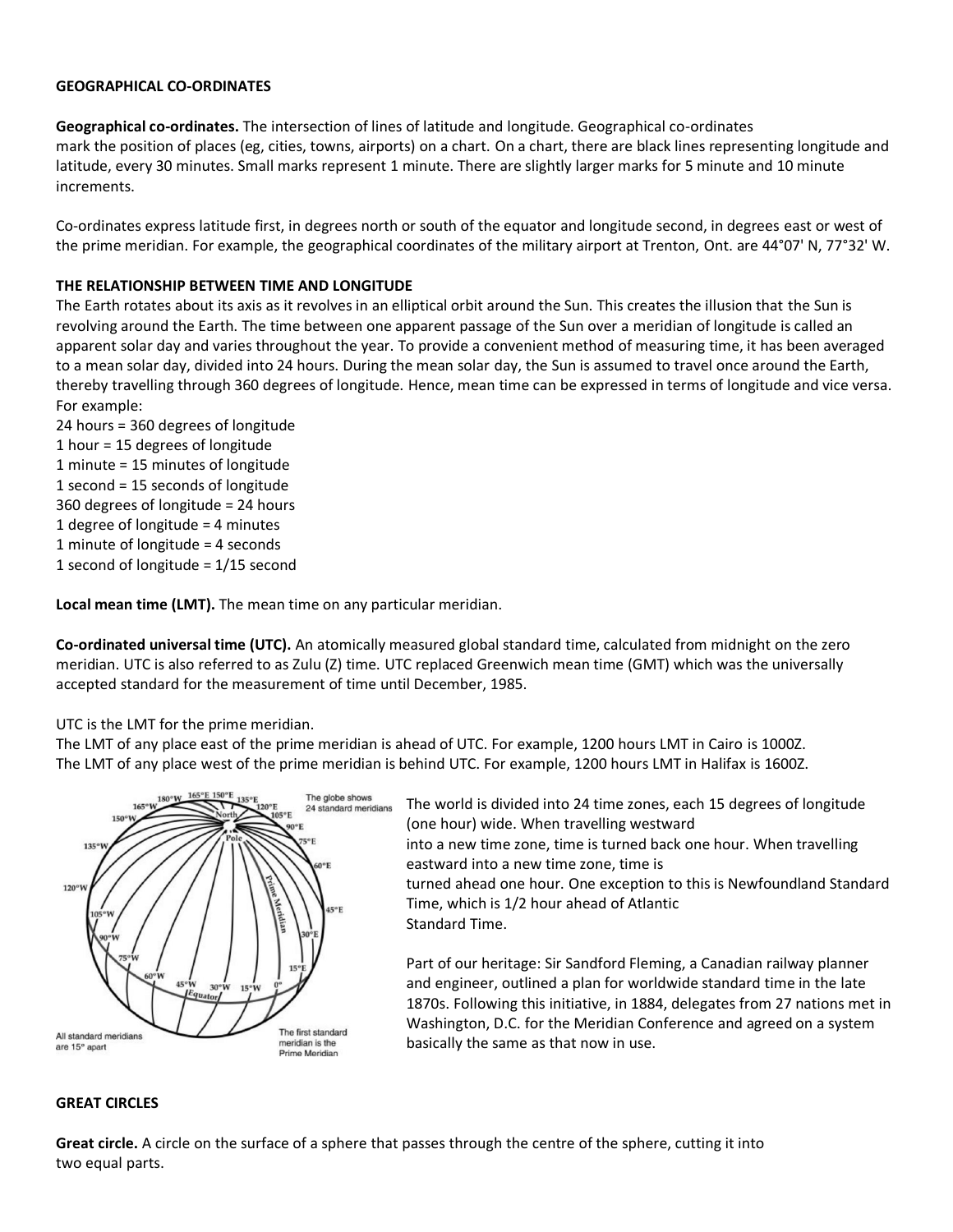The equator is a great circle. The meridians of longitude are semi-great circles as they run from pole to pole and do not completely encircle the Earth. Only one great circle can be drawn through two places that are not diametrically opposite each other. The shortest distance between these two points is the shorter arc of the great circle joining them. Therefore, most long-distance flights are flown over great circle routes. A great circle does not cross the meridians it meets at the same angle. Therefore, the heading must be changed at frequent intervals to enable the airplane to maintain a great circle route.

# **RHUMB LINES**

A curved line on the surface of the Earth, cutting all the meridians it meets at the same angle. All parallels of latitude are rhumb lines. The meridians of longitude and the equator are rhumb lines as well as great circles.



When two places are not situated on the equator or on the same meridian of longitude, the distance measured along the rhumb lines joining them will not be the shortest distance between them. The advantage of the rhumb line route is that the direction is constant, allowing a navigator to follow a constant heading.



# **HEADINGS AND BEARINGS**

Direction is measured in degrees clockwise from north, which is zero degrees (or 360 degrees). East is 90 degrees, south is 180 degrees, and west is 270 degrees.





**True heading.** The angle between the meridian of longitude over which an airplane is flying and the line representing the direction the airplane's nose is pointing, measured clockwise from the meridian. The direction of any point on the surface  $\overline{a}$  of  $\overline{a}$  on  $\overline{b}$  on  $\overline{c}$ the Earth from an observer is known by measuring the bearing.

**Bearing.** The angle between the meridian of longitude passing through the observer and the great circle that

joins the observer to the object, measured clockwise from the meridian. Headings and bearings are found using a compass.

# **THE EARTH'S MAGNETISM**

The Earth is a giant magnet that has a north and south pole. There are lines of force generated by currents of molten iron that flow within the Earth. The lines of force flow between the poles, creating a magnetic field that surrounds the Earth. The compass needle is affected by the lines of force, causing the magnetic needle to point to magnetic north.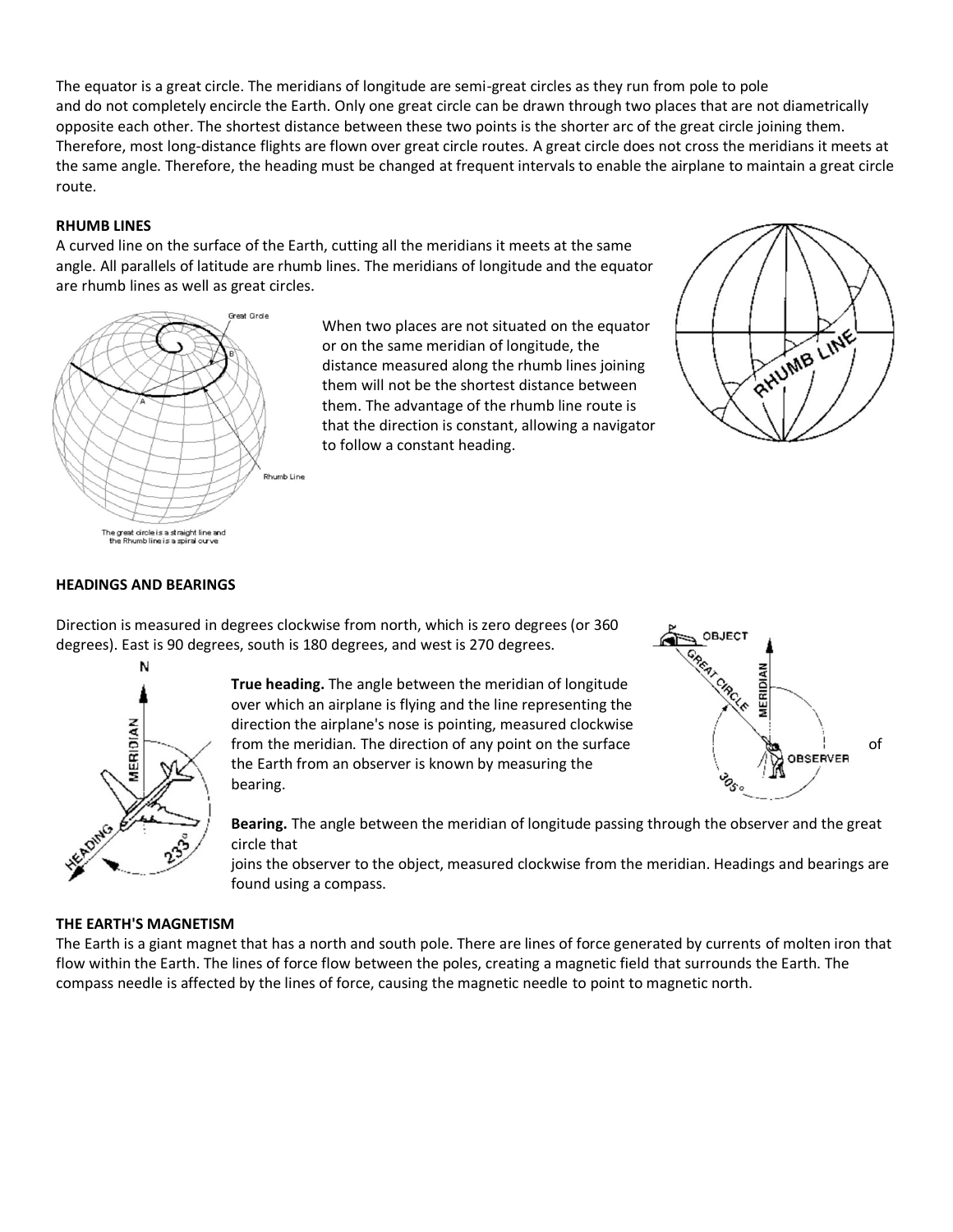# **Points of a Compass Rose**



The main cardinal points are north, south, east, and west. The inter-cardinal points are northeast, southeast, southwest, and northwest.

# **MAIN PARTS OF THE MAGNETIC COMPASS**



**Lubber line.** The lubber line is a painted white line that indicates the direction the airplane is heading. It is in line with or parallel to the longitudinal axis of the airplane. It is at this location that the compass card is read.

**Compass card.** The compass card contains the numbers. It is attached to the pivot and moves within the compass bowl. The compass card is read at the lubber line through a window.

**Compass bowl.** The compass bowl encompasses the entire compass assembly, including the liquid. The compass bowl is made of brass which is a non-magnetic

## material.

**Pivot.** The pivot allows the compass card to rotate freely.

**Magnetic needle.** The magnetic needle always points to magnetic north.

**Liquid.** The compass bowl is filled with liquid to lubricate the pivot, reduce the weight of the compass card and magnets, and limit movement that may be caused by turbulence. The liquid is either alcohol or white kerosene because they are transparent and have a low freezing point and a high boiling point.

## **VARIATION**

True north and magnetic north do not have the same location. The two poles can be located far apart because magnetic north is continuously moving at a very slow rate. This is a significant concern for navigation because geographical coordinates are based on true or geographic north whereas a magnetic compass points to magnetic north.

**Variation.** Variation is the angle between true north and magnetic north. It is also known as magnetic declination. This angle is taken into consideration during flight planning.

**Agonic lines.** Agonic lines join places of zero magnetic variation. This is to say that both the true north and magnetic north lie in a straight line relative to these places.

**Isogonic lines.** Isogonic lines join places of equal magnetic variation. If an observer were to move along this invisible line, the angle between true and magnetic north would remain the same. Aeronautical navigation charts use true north and display variation information. Pilots must convert the true headings to magnetic headings in order to navigate using the charts and magnetic compass.

The following rhymes can help pilots remember how to apply variation to true headings: "Variation West, Magnetic Best", and "Variation East, Magnetic Least".

In other words, ADD westerly variation to a true heading to calculate the magnetic heading. SUBTRACT easterly variation from a true heading to calculate the magnetic heading.

## **Deviation**

The magnetic compass is affected by anything metal that is in close proximity to it. When mounted in an aircraft, it is affected by the surrounding metal in the aircraft's frame and engine, as well as electrical equipment. The compass does not point to magnetic north, but is deflected slightly by the magnetic fields associated with the surrounding metal. The direction that the magnetic needle will point when affected by the running engine and working electrical equipment is unique to the aircraft. It is referred to as compass north. The angle between magnetic north and compass north is deviation.